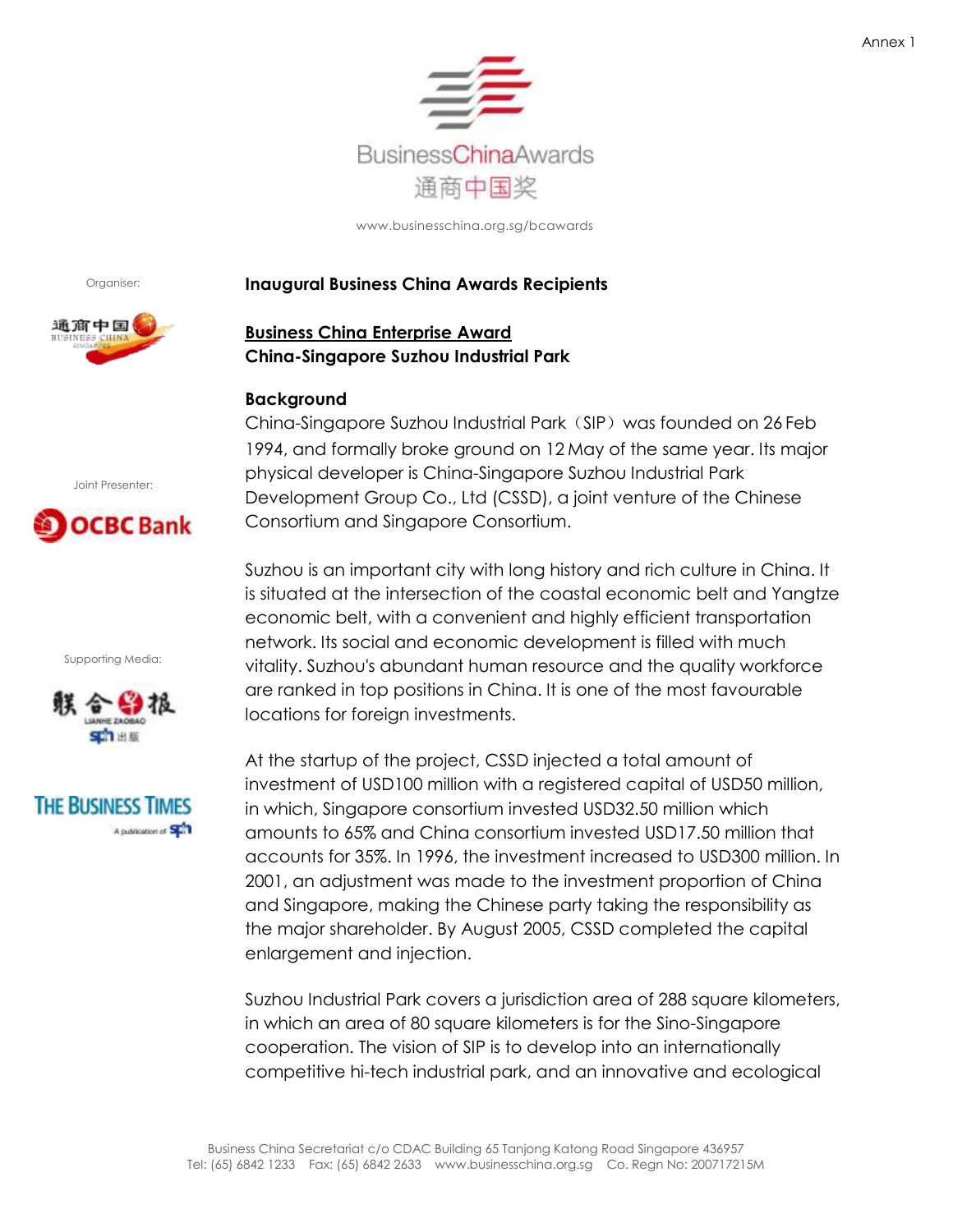

Organiser:



Joint Presenter:



Supporting Media:





new township of modernization, internationalization and informatization.

## **Achievements**

Suzhou Industrial Park is regarded as the largest economic and technology cooperation project between China and Singapore. It is the first industrial park project between Singapore and China. This project has attracted many investors from North America, Europe, Oceania, Japan, Singapore and other Asian countries. During the past 16 years, SIP has stood to various tests and finally realized rapid growth.

One of the achievements benefiting both sides is the "software" transfer, which refers to the sharing of Singapore"s successful public administration and economic management experience with SIP so that they can formulate pro-business policies, and govern with transparency and efficiency.

By 2009, more than 2,200 Chinese officials have attended the training programs held in Singapore. The major results of successful adaptation of Singapore"s "software" include providing investors with a clean and beautiful environment, high quality infrastructure, a "Lean, Unified and Efficient" management structure and many advantages.

SIP has made significant contributions to Suzhou economic development as it is referred to as one of the fastest growing and most competitive industrial development zones in the world. Well-developed transportation networks are built that connects Suzhou to other regions of China.

This enhancement together with the efficient logistics and customs clearance, high quality education and innovation systems and abundant human resources help to turn SIP into a vibrant working and living place. At the same time, this project has also made useful exploration of China"s reform and successful format of international cooperation.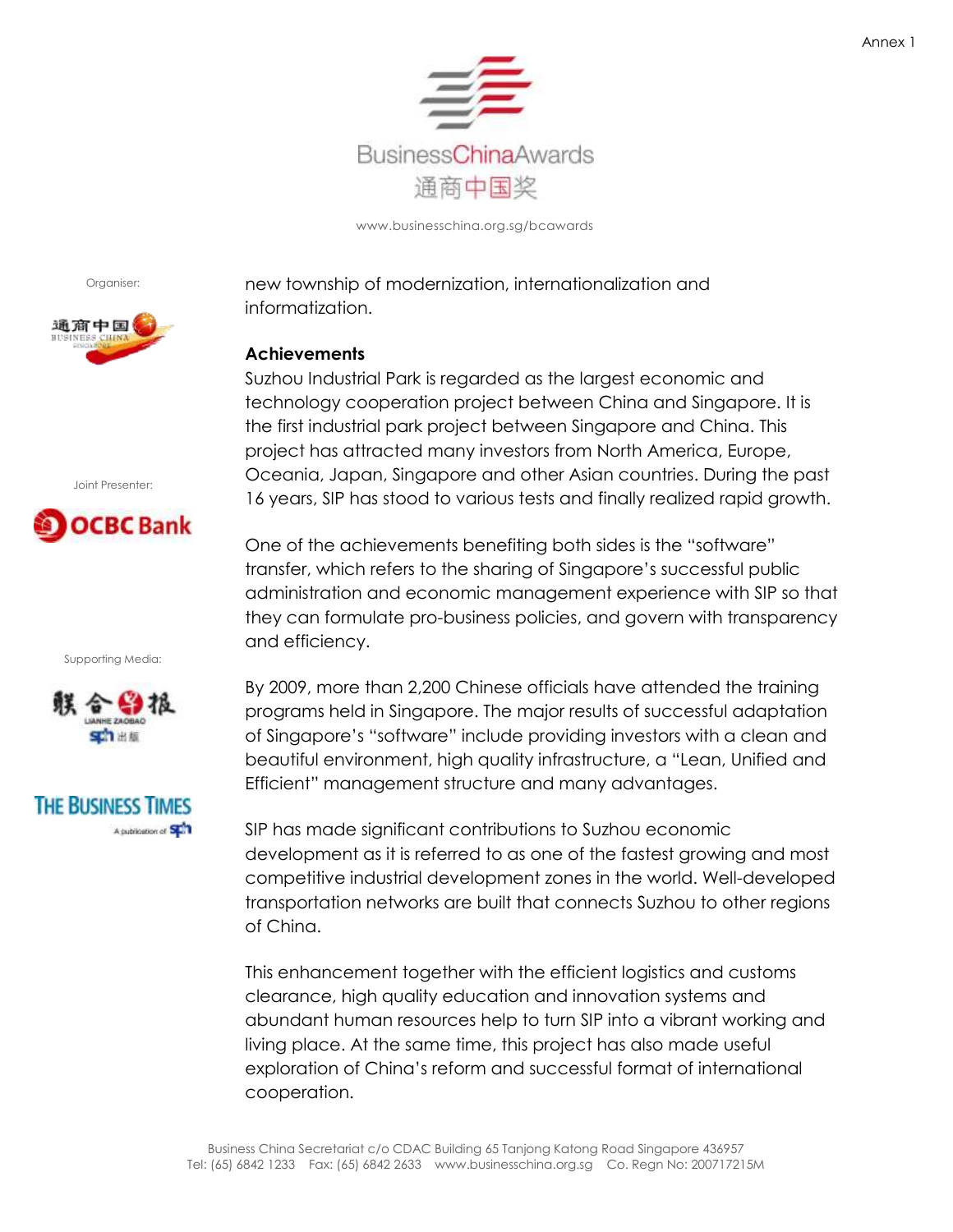

Organiser:



Joint Presenter:



Supporting Media:





Besides accomplishing high standards in planning & design, infrastructure construction and investment promotion of the Sino-Singapore Cooperative area, CSSD has also actively expanded outward and involved in various types of business activities that are beneficial to both Singapore and China, which further strengthen the bilateral relationships. This includes primary land development, real estate development, public utilities and other multi investments such as property management, project agent, and others.

Benefits achieved from the real estate development business consist of the development of high quality real estate projects, like residential projects – Landmark Skylight, Lakeside City, Jinling Yuan and others; commercial projects – Lucky City, He Shun Commercial Plaza and others. These projects act as important profit generating source and approach to promote the development of SIP, achieving both economic and social benefits.

CSSD is also developing a 4km2 Ecological Science Hub in the northern part of SIP, which will be shaped into an energy-saving, wastereducing, environment-friendly eco demonstration area. CSSD and Suzhou-Suqian Industrial Park have reached an agreement to jointly develop a commercial and residential area of 2 km<sup>2</sup> . Furthermore, CSSD is seeking other development possibilities within the Jiangsu province.

All these efforts will indeed further promote the brand value of Sino-Singapore cooperation and the successful experience of SIP will be practiced in a wider field.

### **Financial / Economic Highlights**

In the past 16 years, SIP has introduced, absorbed and applied Singapore experience and obtained fruitful results. It grows from an industrial park to a pilot ecological park and then to current new city district featuring ecological civilization. In this sense, it explores a newtype industrialization path by integrating technological innovation,